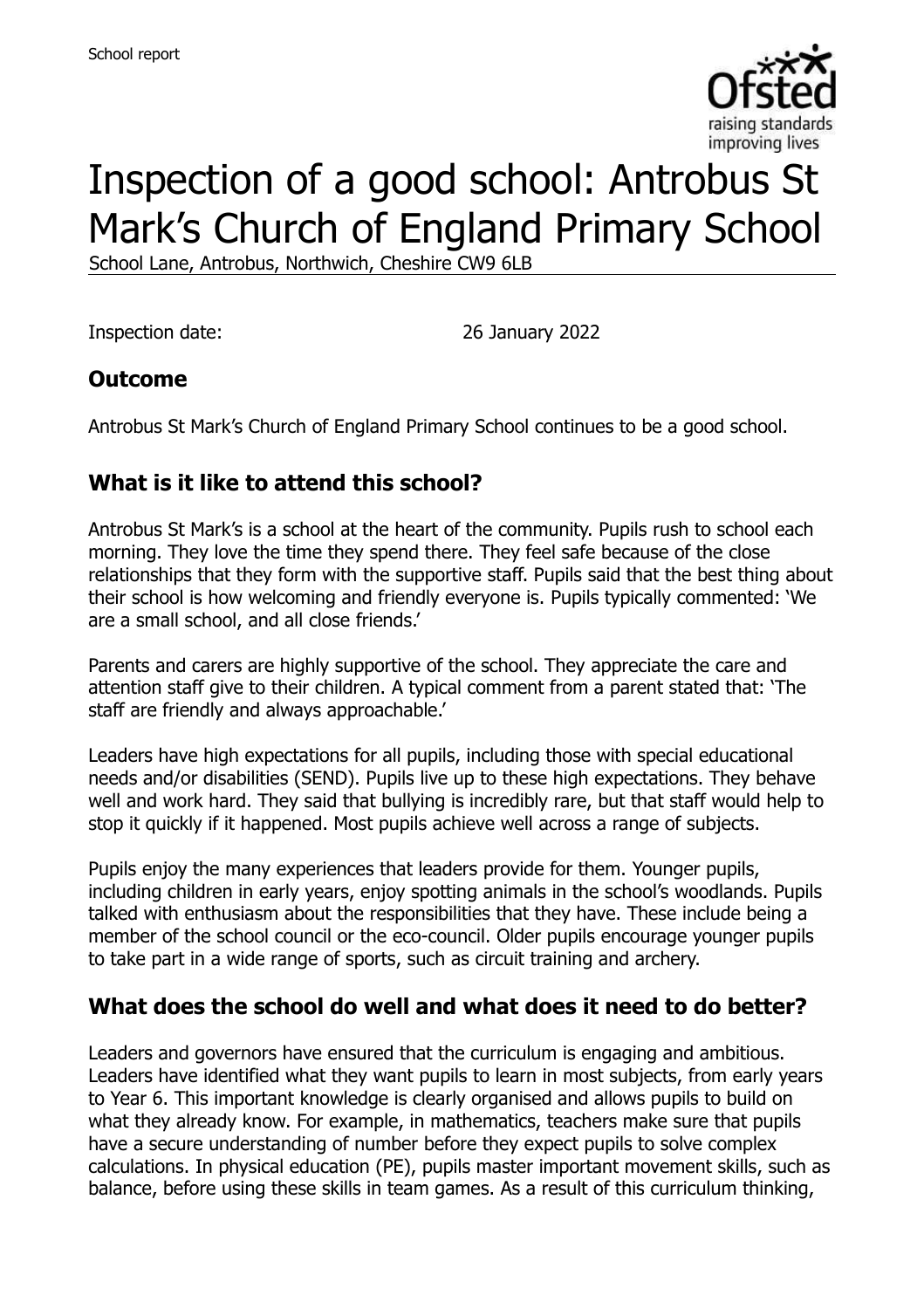

pupils gain confidence and achieve well. However, they are unable to do this in a small number of subjects, as leaders have not identified the most important knowledge that they want pupils to learn.

Teachers have the skills to deliver the curriculum well. This is because leaders ensure that staff receive relevant training to hone their subject knowledge. As a result, teachers select appropriate activities to help pupils learn the curriculum. Teachers regularly revisit pupils' prior learning. This helps pupils to remember their learning. Staff regularly check pupils' understanding. This means that they can quickly intervene if any pupil needs more support. The effective early identification of pupils with SEND ensures that these pupils get the help that they need. Pupils with SEND access the same broad and ambitious curriculum as their peers.

Reading is central to the school's curriculum. Children in Nursery Year develop their vocabulary and listening skills quickly due to the language-rich curriculum. The teaching of phonics starts as soon as children join the Reception class. Leaders have implemented an ambitious curriculum that introduces children to phonics in a systematic way. Staff deliver this curriculum well, but some have not had specific training. Training has been hindered in part by the COVID-19 pandemic. As a result, a small number of staff lack the confidence to deliver the phonics curriculum as well as they could. The books that pupils read are well matched to their phonics knowledge. Staff check pupils' learning often. They offer effective support to any pupil who needs it. Older pupils enjoy reading a wide range of books with confidence. Most pupils develop as confident and fluent readers.

Children in early years and pupils in other classes behave well. This is because staff set very high expectations. Pupils concentrate well in lessons and respect their peers. They play well with their friends at social times.

Pupils have a well-developed sense of right and wrong. They understand the importance of treating everyone with respect. Some pupils told an inspector: 'It's good to be different. If we were all the same, life would not be as fun.' That said, some pupils' knowledge of diversity, including how families and cultures can be different from their own, is limited. This means that they are not as prepared as they should be for life in modern Britain.

Staff are positive about the support that they receive from leaders and governors. They appreciate the consideration leaders give to their workload and well-being. For example, leaders have reviewed the assessment system, in consultation with staff, to make it more purposeful for pupils.

# **Safeguarding**

The arrangements for safeguarding are effective.

Staff receive regular safeguarding training. They know each pupil well. This means that they can quickly spot any signs of neglect. Leaders and governors have strengthened their record-keeping systems. Leaders use this information effectively to swiftly escalate concerns to other agencies if required.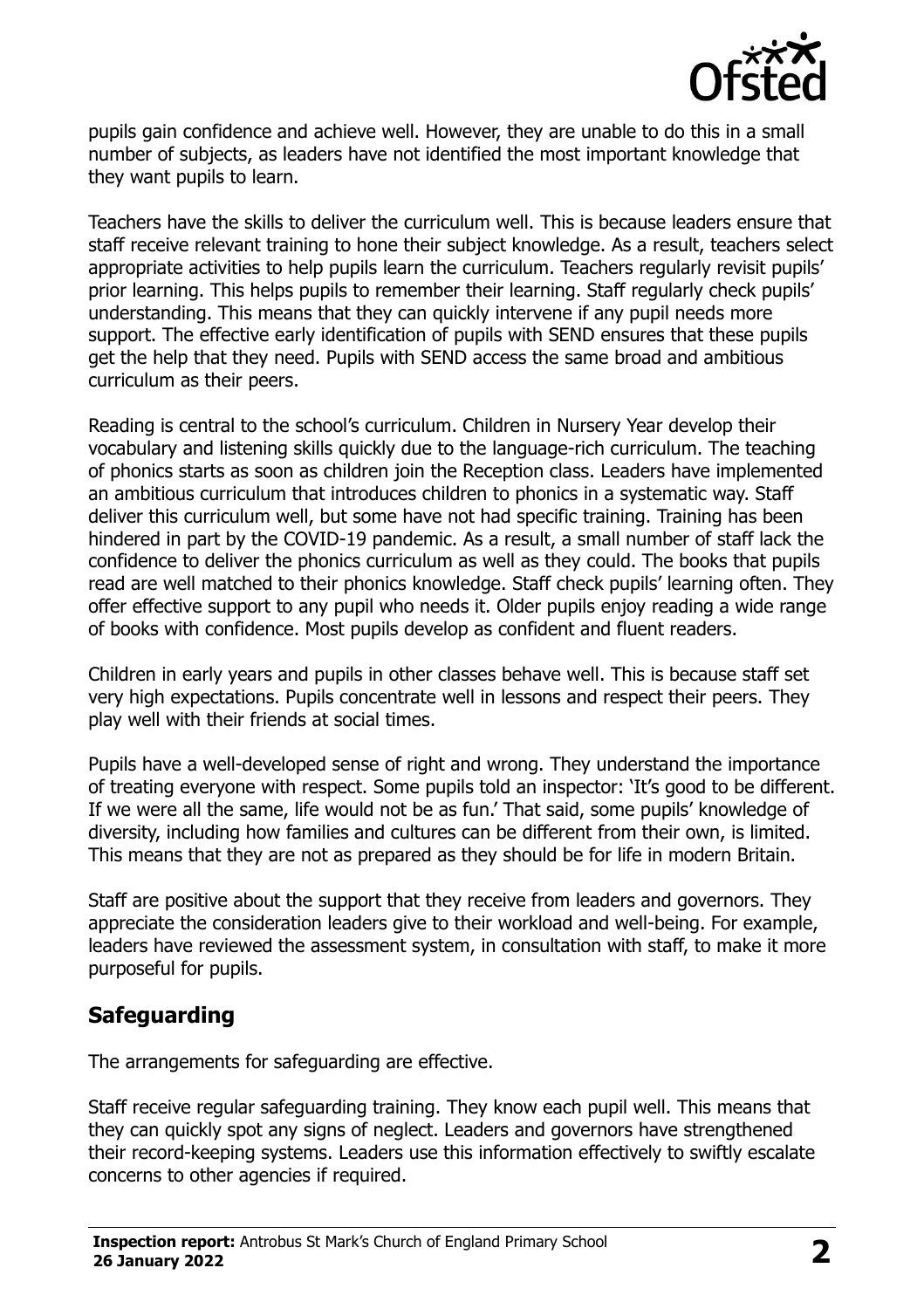

Pupils know that they should speak to a trusted adult if anything makes them feel uncomfortable. This includes when they are working or playing online. Leaders plan other activities so that pupils learn to stay safe. For example, pupil road safety officers promote the importance of wearing reflective clothing on dark nights.

# **What does the school need to do to improve?**

# **(Information for the school and appropriate authority)**

- Not all staff have received suitable training to deliver the phonics curriculum with confidence. The pandemic has partly hindered this. As a result, a small number of staff are not confident to teach the new curriculum as well as they should. Leaders should ensure that all staff receive appropriate training so that they can deliver the new phonics curriculum as intended.
- Some pupils do not have a detailed enough knowledge of diversity, for example of cultures and families that are different from their own. Leaders should make sure that the curriculum contains effective opportunities for pupils to develop their knowledge of diversity. This will better prepare pupils for life in modern Britain.
- In a small number of subjects, the curriculum does not show the essential knowledge that pupils should learn. This means that pupils are not able to build their current learning on what has come before. Leaders should ensure that all curriculums identify the knowledge that pupils will learn from early years to Year 6.

### **Background**

When we have judged a school to be good, we will then normally go into the school about once every four years to confirm that the school remains good. This is called a section 8 inspection of a good or outstanding school, because it is carried out under section 8 of the Education Act 2005. We do not give graded judgements on a section 8 inspection. However, if we find evidence that a school would now receive a higher or lower grade, then the next inspection will be a section 5 inspection. Usually this is within one to two years of the date of the section 8 inspection. If we have serious concerns about safeguarding, behaviour or the quality of education, we will deem the section 8 inspection a section 5 inspection immediately.

This is the second section 8 inspection since we judged the school to be good in July 2012.

#### **How can I feed back my views?**

You can use [Ofsted Parent View](https://parentview.ofsted.gov.uk/) to give Ofsted your opinion on your child's school, or to find out what other parents and carers think. We use information from Ofsted Parent View when deciding which schools to inspect, when to inspect them and as part of their inspection.

The Department for Education has further [guidance](http://www.gov.uk/complain-about-school) on how to complain about a school.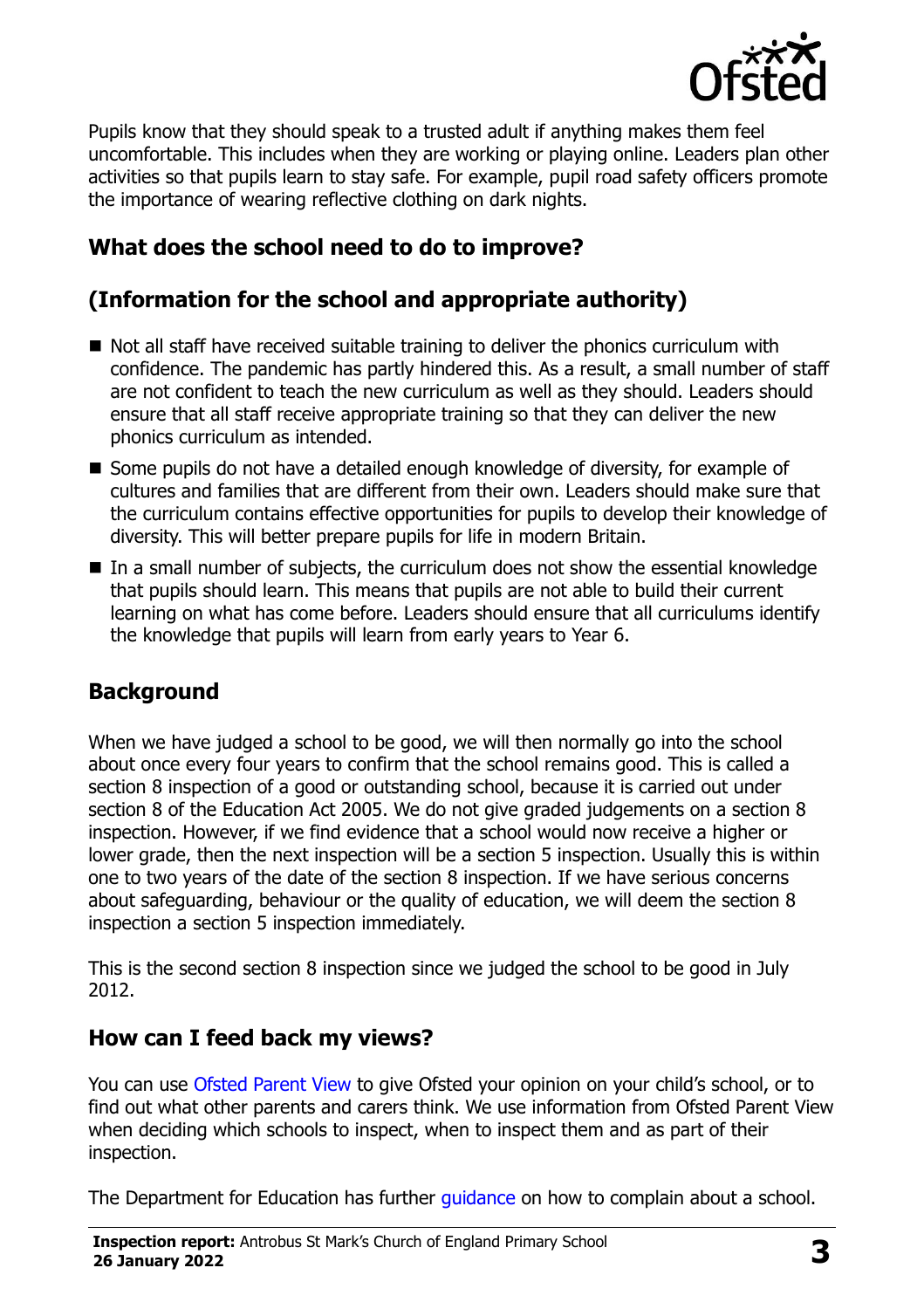

If you are the school and you are not happy with the inspection or the report, you can [complain to Ofsted.](https://www.gov.uk/complain-ofsted-report)

# **Further information**

You can search for [published performance information](http://www.compare-school-performance.service.gov.uk/) about the school.

In the report, '[disadvantaged pupils](http://www.gov.uk/guidance/pupil-premium-information-for-schools-and-alternative-provision-settings)' refers to those pupils who attract government pupil premium funding: pupils claiming free school meals at any point in the last six years and pupils in care or who left care through adoption or another formal route.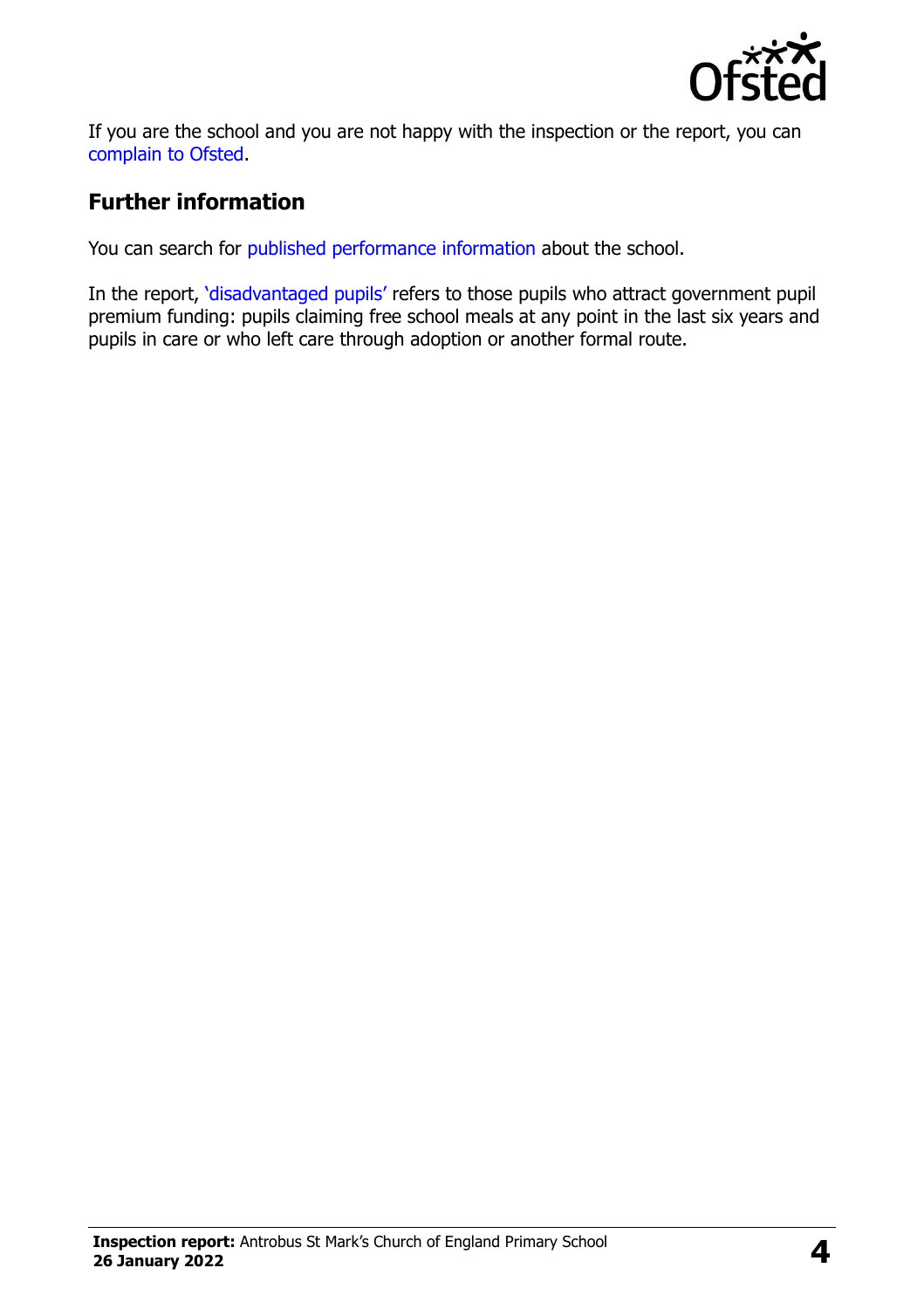

## **School details**

| Unique reference number             | 111246                                                                |
|-------------------------------------|-----------------------------------------------------------------------|
| <b>Local authority</b>              | <b>Cheshire West and Chester</b>                                      |
| <b>Inspection number</b>            | 10204429                                                              |
| <b>Type of school</b>               | Primary                                                               |
| <b>School category</b>              | Voluntary aided                                                       |
| Age range of pupils                 | 3 to 11                                                               |
| <b>Gender of pupils</b>             | Mixed                                                                 |
| Number of pupils on the school roll | 59                                                                    |
| <b>Appropriate authority</b>        | The governing body                                                    |
| <b>Chair of governing body</b>      | Lisa Rigby                                                            |
| <b>Headteacher</b>                  | Lucy Wainwright                                                       |
| <b>Website</b>                      | www.antrobusandbudworthprimaryschools.<br>co.uk                       |
| Date of previous inspection         | 22 November 2016, under section 8 of the<br><b>Education Act 2005</b> |

### **Information about this school**

- Since the previous inspection, there have been changes to staffing and governance. This includes the appointment of a new headteacher and chair of governors.
- The school is in a hard federation with Great Budworth Church of England Primary School.
- The school's most recent section 48 inspection took place in November 2017.
- The school does not use any alternative provision.

# **Information about this inspection**

This was the first routine inspection the school had received since the COVID-19 pandemic began. Inspectors discussed the impact of the pandemic with leaders, and have taken that into account in their evaluation of the school.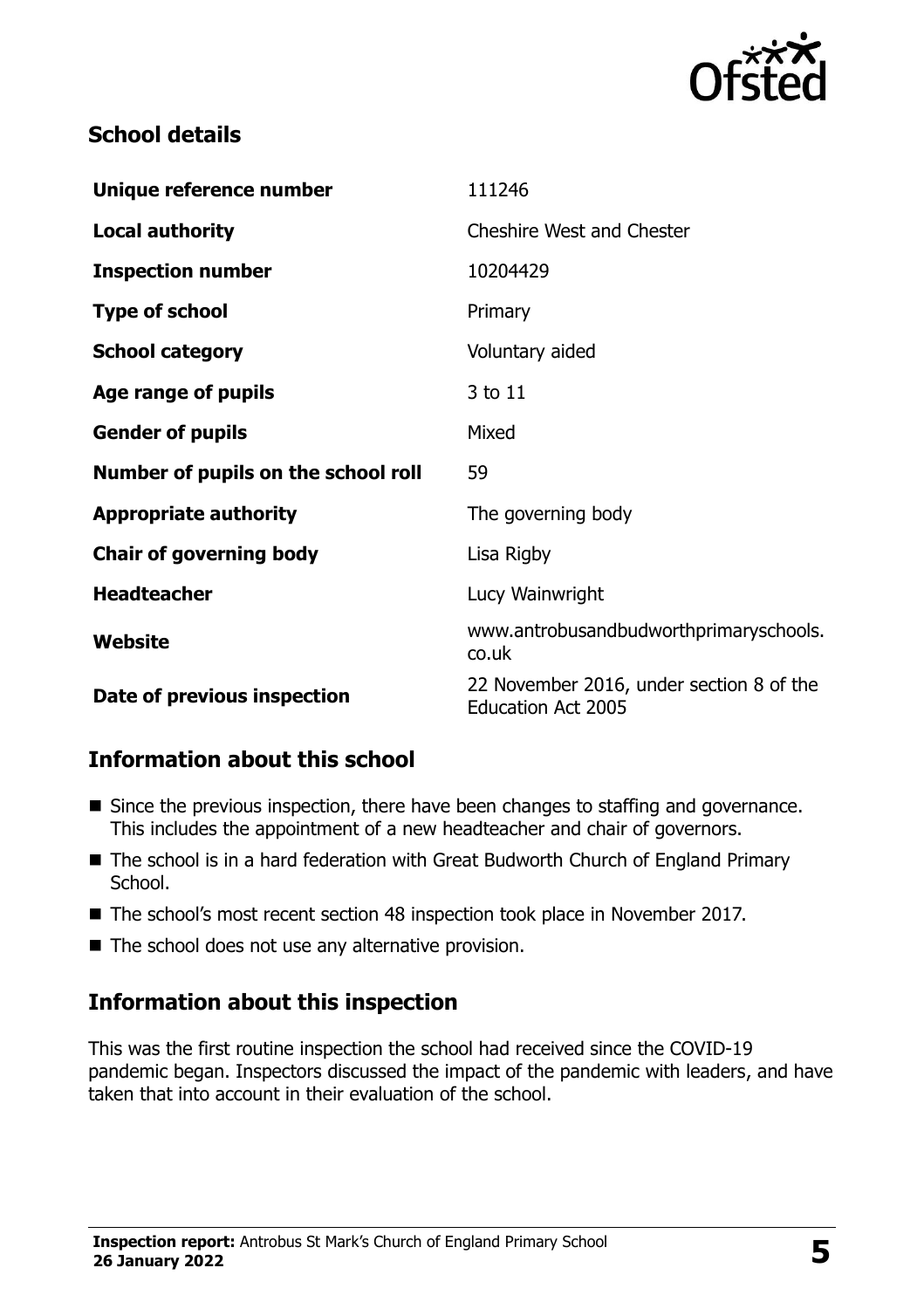

- Inspectors completed deep dives in these subjects: early reading, mathematics and PE. They met with subject leaders, visited lessons, reviewed pupils' work and spoke to teachers and pupils.
- Inspectors also considered other subjects, including music and science. An inspector met with subject leaders, reviewed pupils' work and evaluated these curriculums.
- Inspectors scrutinised a range of documentation. The lead inspector spoke to the headteacher and deputy headteacher throughout the inspection. An inspector also met with the special educational needs and/or disabilities coordinator.
- $\blacksquare$  The lead inspector met remotely with governors, including the chair of the governing body. He spoke to a representative of the diocese and also to a representative of the local authority.
- Inspectors held meetings with the staff responsible for safeguarding and scrutinised the single central record. They considered leaders' safeguarding processes and asked staff questions to establish their understanding of these procedures. Inspectors observed pupils during playtimes and lunchtimes. They discussed safeguarding with pupils.
- Inspectors considered the responses to Ofsted Parent View, including the free-text comments. They also considered the responses to the staff survey.

#### **Inspection team**

| Her Majesty's Inspector |
|-------------------------|
| Ofsted Inspector        |
|                         |